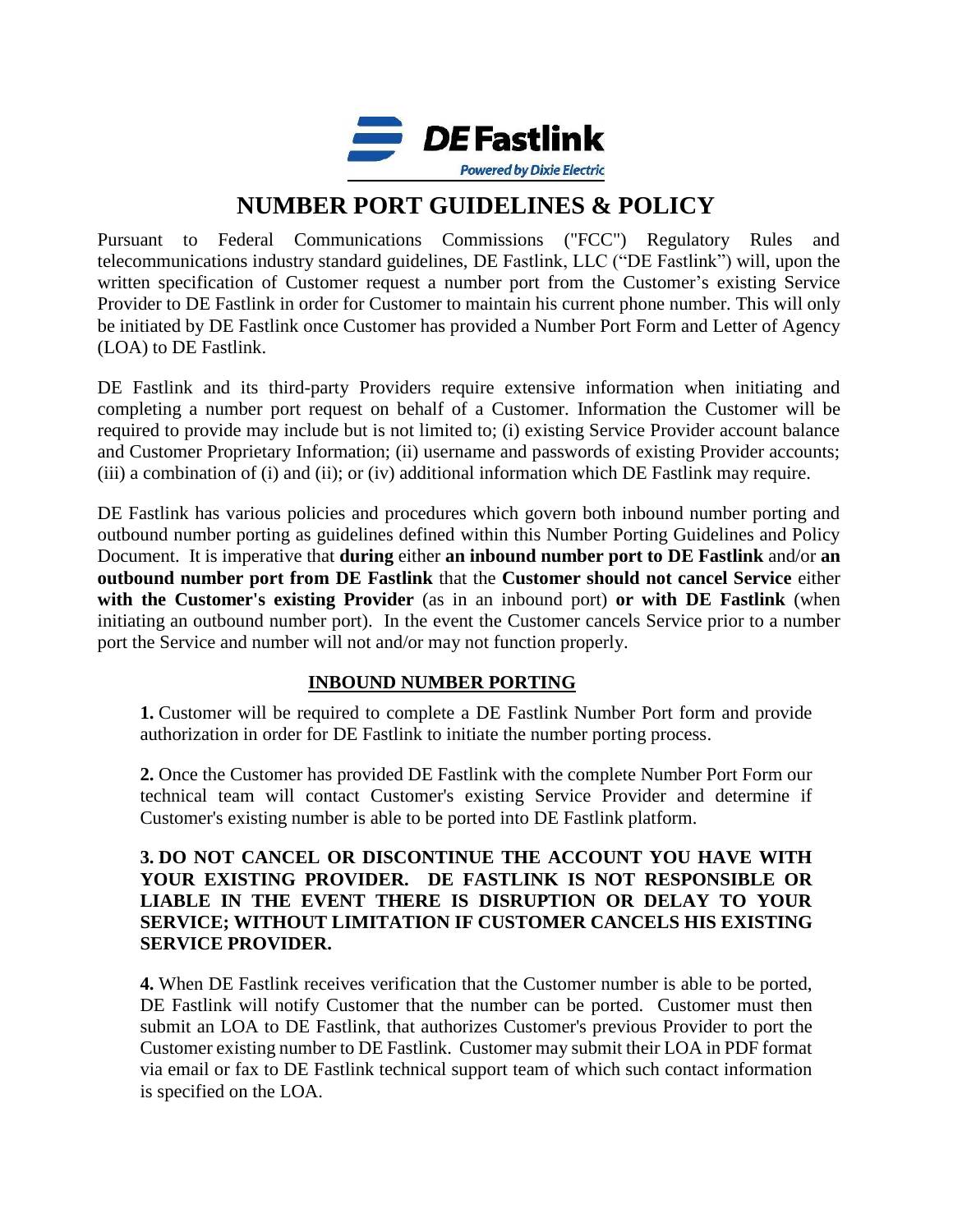**5.** If Customer does not fill out the information on the LOA properly or information is not complete, the Customer porting request may be rejected.

**6.** Based on the type of number the Customer is attempting to port to the DE Fastlink platform, DE Fastlink may require additional information from Customer such as a copy of the Customer's bill from the previous Provider to verify the Customer and account information. Without this information DE Fastlink may not be able to port the Customer number to the DE Fastlink Service.

**7.** In consideration of local and business telephone number porting requests, DE Fastlink may require the Customer to provide a copy of the Customer's last billing statement, or a copy of a LOA with a duly authorized Customer handwritten signature (or both).

**8.** In the instance of a toll-free number port request, we require Customer to provide both (a) a LOA with Customer handwritten signature and (b) a copy of Customer's last billing statement from Customer's previous Provider.

**9.** In order to ensure the Customer number port is addressed and processed as efficiently as possible, Customer is required to provide the DE Fastlink technical team with a copy of Customer's Customer Service Record (CSR). If Customer does not have a copy of his CSR, Customer must request a copy of the most recent CSR from Customer's previous Provider. If Customer is unable to obtain a CSR from his previous Provider, Customer may request the previous Provider to send a letter on company letterhead which lists the Customer; billing telephone number, account number, current service location address and the specific numbers Customer is porting to DE Fastlink.

**10.** The following information must be listed on the Customer bill and LOA to verify the Customer and account information:

- a. Telephone number(s) which require porting,
- b. Customer Name and complete contact information; and,
- c. Both the billing and also Service addresses.

d. Only a physical Customer address is acceptable. P.O. boxes are not acceptable due to type of Service offered by DE Fastlink. The DE Fastlink Service must always have and reflect a true physical address location.

**11.** Upon full completion of all requisite forms by Customer, DE Fastlink will submit Customer's LOA to the previous Provider and wait for approval to port the Customer number(s). Customer will be notified by DE Fastlink via email if the previous Provider requires additional information including corrections to the Customer LOA before DE Fastlink can port the number(s).

**12.** Upon receipt of approval from previous Provider to DE Fastlink to port the Customer number from the previous Provider, DE Fastlink will begin porting the Customer number.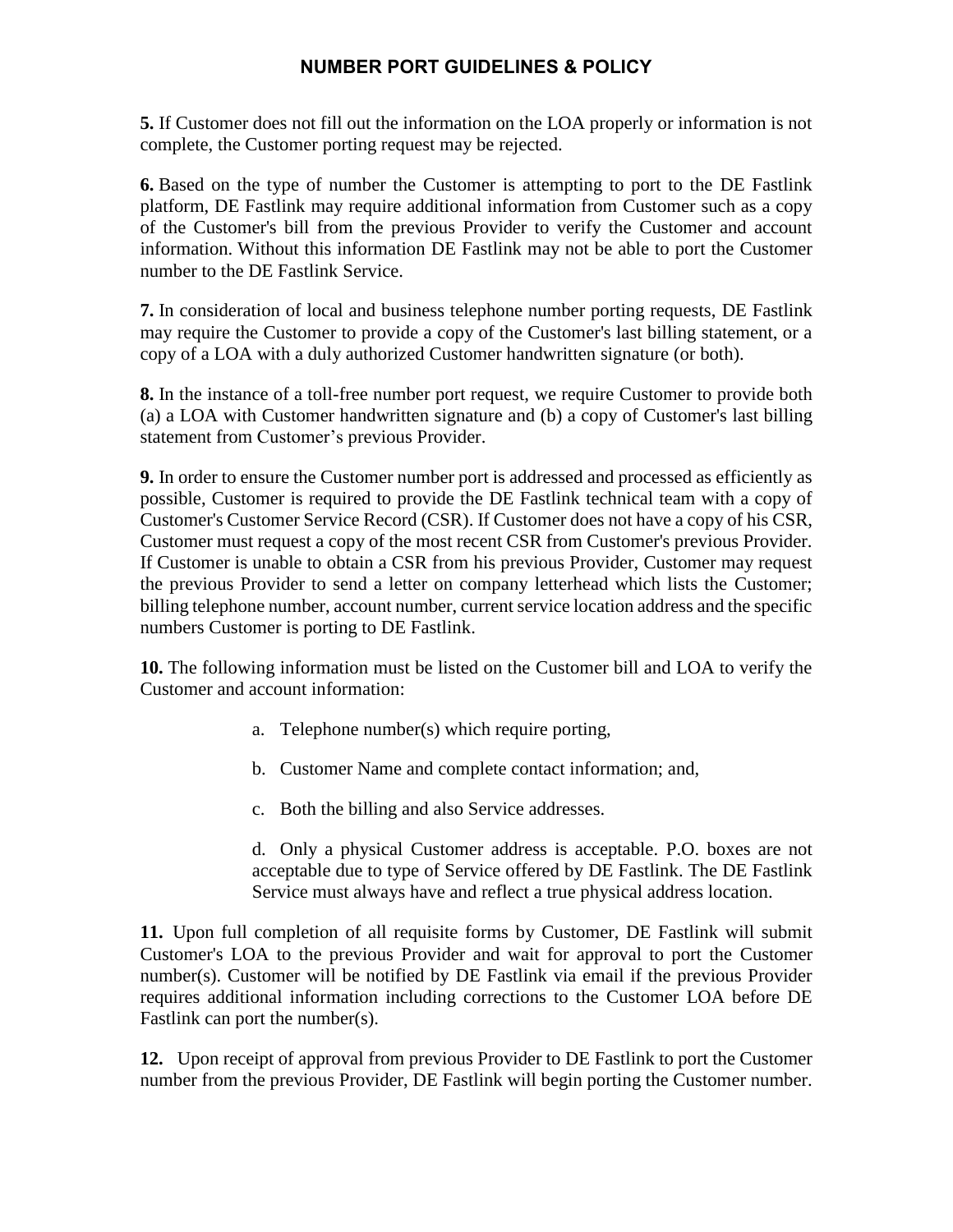**13.** Generally, inbound porting requests will be completed within five (5) business days after DE Fastlink receives Customer's LOA; provided that there are no issues with the LOA or otherwise. In Some circumstances inbound porting may take up to thirty (30) business days or longer. DE Fastlink is not liable to Customer in any manner relative to the timeframe of the actual inbound number port.

**CHANGES**. DE Fastlink reserves the right, at its sole discretion, to change these Number Port Guidelines & Policy. Any such changes will be effective immediately. Please check our website frequently for changes. You will be able to see that changes have been made by checking the effective date posted at the bottom of this Policy. If we make any significant changes in our policies and procedures we will post a prominent notice on our website notifying you of the change and/or we may choose to email you directly (if you have opted to receive emails from us), by hard copy mail or any other means DE Fastlink determines in its sole discretion. However, your continued use of the services thereafter constitutes your ongoing agreement to all such changes DE Fastlink makes.

**CONTACT**. Please feel free to contact DE Fastlink at any time should you have any questions regarding our Website and these General Website Terms of Use. You may call DE Fastlink's home office or your local DE Fastlink office, stop by DE Fastlink's home office or your DE Fastlink local office, or send us hard copy by mail at either DE Fastlink office.

#### **OUTBOUND NUMBER PORTING**

When requesting an outbound number port from DE Fastlink to a new Provider, the exiting Customer must keep his DE Fastlink Service active in order to port the number(s) as an outbound port to a different Service Provider. DE Fastlink is not able to guarantee that Customer's DE Fastlink phone number will be held for porting if the Customer cancels his DE Fastlink Service or if DE Fastlink in its sole discretion was required to suspend, cancel or terminate Customer's Service for non-payment and/or for any other reason as stated in the DE Fastlink Customer Agreement; prior to receiving confirmation the Customer's number has been successfully ported.

**1.** Customer must request a LOA form from his new Provider and submit the completed LOA to Customer's new Provider.

**2.** Customer's new Provider will inform DE Fastlink or a DE Fastlink affiliate of the Customer's number porting request and DE Fastlink will then verify the Customer account information with the Customer's new Provider. DE Fastlink requests Customer to pay all outstanding invoices and charges that are reflected on the Customer account before DE Fastlink ports out the Customer number(s). DE Fastlink will send an email notification to Customer of all such outstanding charges and account balances. DE Fastlink will not refuse to port your number based on Customer account balances if applicable. However, in the event Customer ports his number and an existing balance remains due and payable to DE Fastlink, DE Fastlink has the right to exercise any and/or all rights and remedies as set forth in the DE Fastlink Customer Agreement without limitation, including the application and assessment of a cancellation or termination fee and all legal rights and remedies permitted by law to collect on the Customer's outstanding account.